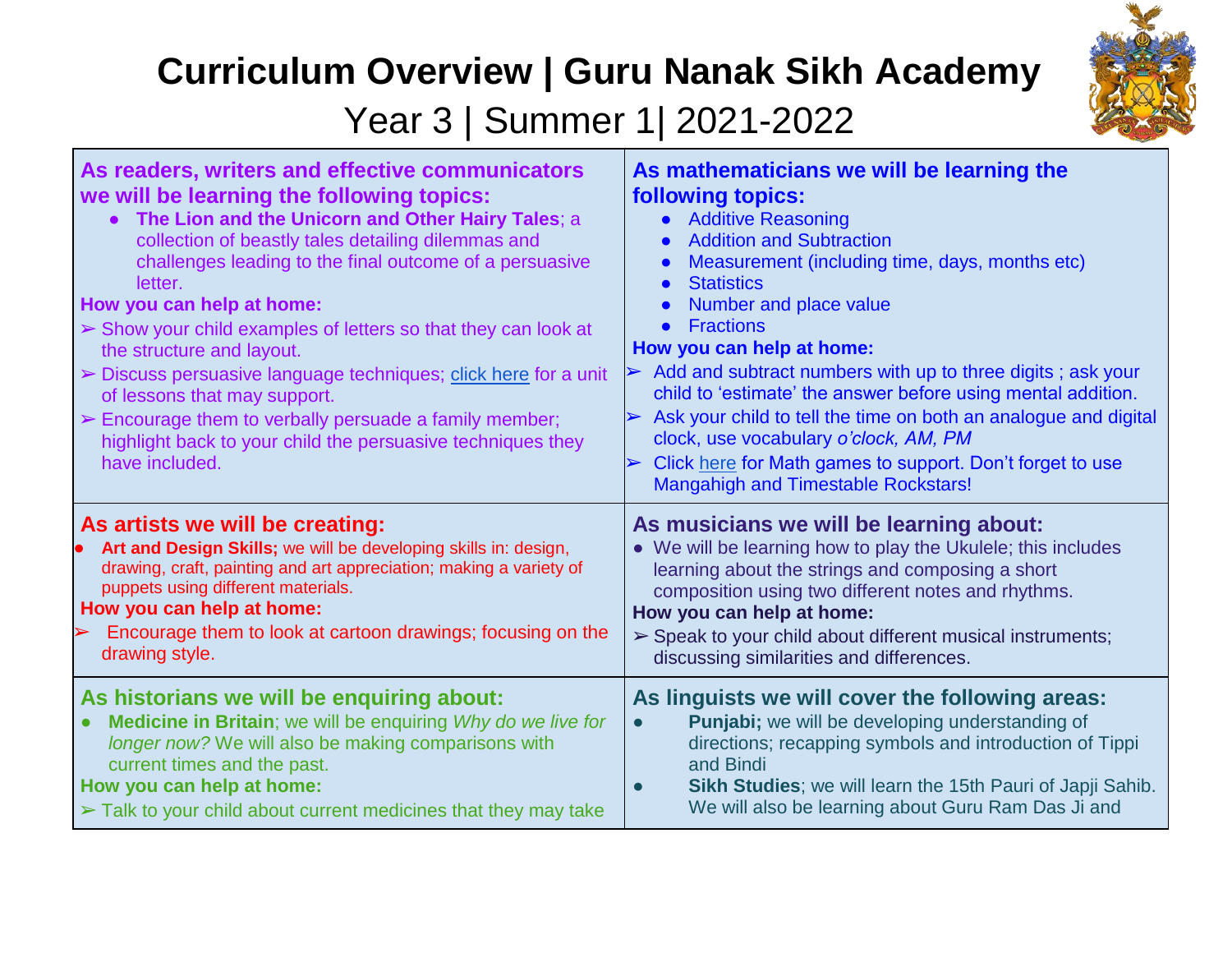| if they are feeling unwell.<br>Sark your child to speak to an elder about medicine they had<br>when they were younger and if this has changed.                                                                                                                                                                                                                                                                                                                                                                                                                                                            | Gaddi to Guru Arjan Dev Ji.<br>How you can help at home:<br>$\triangleright$ Ask your child to translate directions for you.                                                                                                                                                                                                                                                                                                                |
|-----------------------------------------------------------------------------------------------------------------------------------------------------------------------------------------------------------------------------------------------------------------------------------------------------------------------------------------------------------------------------------------------------------------------------------------------------------------------------------------------------------------------------------------------------------------------------------------------------------|---------------------------------------------------------------------------------------------------------------------------------------------------------------------------------------------------------------------------------------------------------------------------------------------------------------------------------------------------------------------------------------------------------------------------------------------|
| As scientists we will be investigating:<br>• Forces and Magnets; we will be observing the force friction<br>and comparing this on different surfaces. We will also be<br>investigating magnetic materials and observing how magnets<br>attract and repel each other.<br>How you can help at home:<br>► Use the knowledge map on GoogleClassroom to support your<br>child.<br>$\triangleright$ Discuss why shoes have different surfaces and how this might<br>link to friction.<br>$\triangleright$ Challenge them to find different places around the house to<br>put the fridge magnet.                 | As technologists we will be covering the following topic:<br>We are Programmers of Sound; we will be exploring the<br>concept of sequencing in programming through Scratch.<br>They will be creating their own programs featuring<br>sequences.<br>How you can help at home:<br>Support them in learning how to organise their 'Google'<br>Drive'; including how to create folders and why it is important<br>to organise this information. |
| As responsible citizens we will be learning about:<br>• Physical health and Mental Wellbeing; we will be<br>learning about health choices and habits, what affects<br>feelings and how to express these.<br><b>Growing and Changing we will be learning about</b><br>$\bullet$<br>personal strengths, achievements, managing and<br>reframing set backs<br>How you can help at home:<br>$\triangleright$ Ask your child what they have learnt in PSHE and how<br>they will use this to help them.<br>> Make sure you discuss feelings openly and normalise<br>setbacks - remember we learn from mistakes! | As sports people we will be learning about:<br>• Creative; Skill - coordination: sending and receiving<br>Cool down - Counter balance with a partner<br>How you can help at home:<br>> Use Youtube to revisit Joe Wicks workouts!<br>$\triangleright$ Ensure your child gets at least 30 minutes of exercise a day.                                                                                                                         |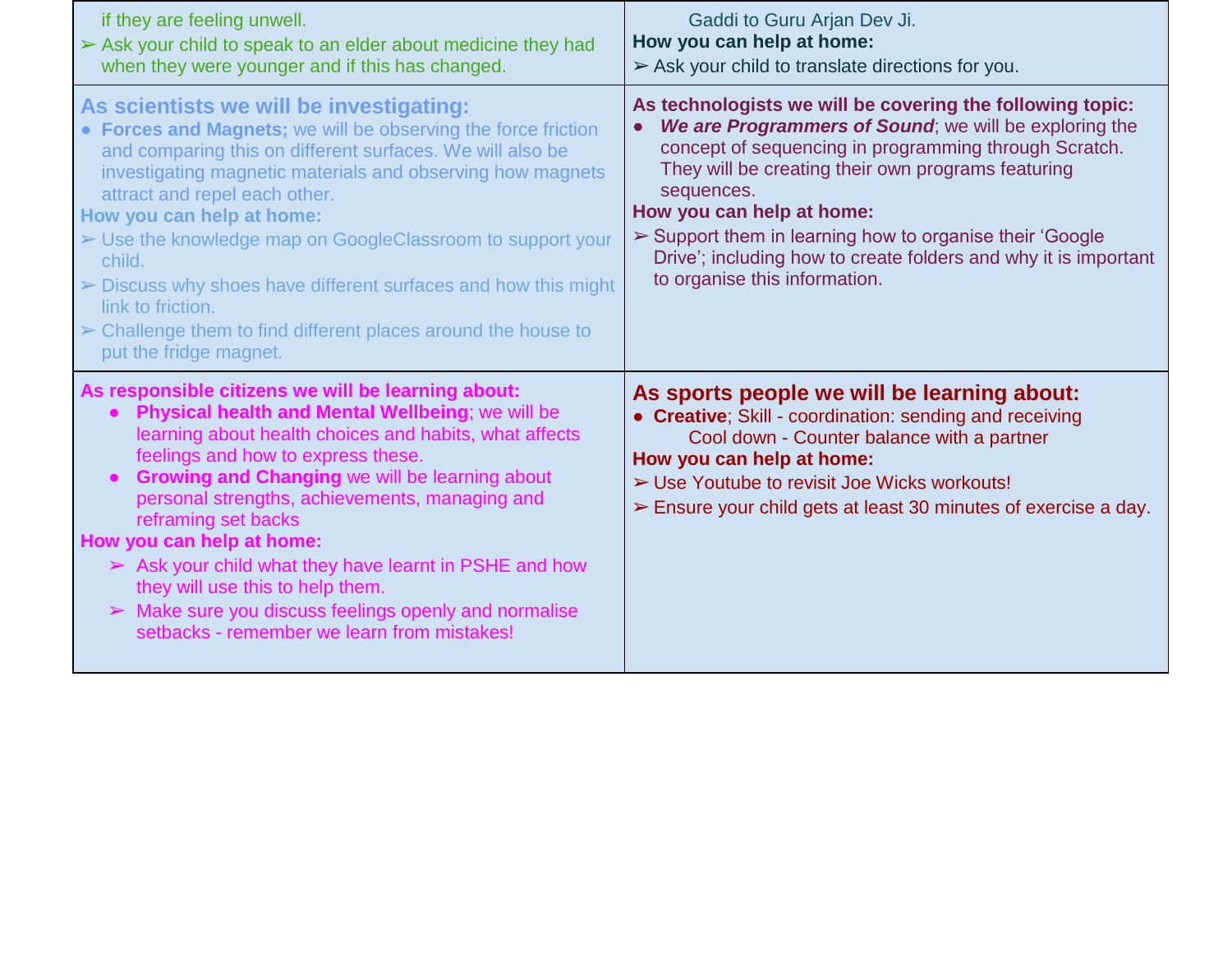

## **Curriculum Overview | Guru Nanak Sikh Academy**

Year 3 | Summer 2 | 2021-2022

| As readers, writers and effective communicators<br>we will be learning the following topics:<br>• The Great Kapok Tree by Lynne Cherry; a story about the<br>importance of humans preserving the rainforests and eco<br>systems. This will lead to the final outcome of an<br>explanation text.<br>How you can help at home:<br>$\triangleright$ Ask your child to 'explain' how to do a task they are<br>confident with using conjunctions of time. First, Next,<br>Then<br>$\triangleright$ Encourage your child to draw / paint a 'new' front cover<br>for the book whilst describing using a range of ambitious<br>vocabulary. | As mathematicians we will be learning the<br><b>following topics:</b><br><b>Multiplication Reasoning</b><br>$\bullet$<br>Number and place value<br>$\bullet$<br><b>Multiplication and division</b><br><b>Fractions</b><br>$\bullet$<br><b>Measurement</b><br>Geo – properties of shape<br>How you can help at home:<br>$\triangleright$ Learn 3, 4 and 8 times tables, you can listen to songs on<br>YouTube and use Timestable Rockstars.<br>Solve word problems<br>$\blacktriangleleft$ |
|------------------------------------------------------------------------------------------------------------------------------------------------------------------------------------------------------------------------------------------------------------------------------------------------------------------------------------------------------------------------------------------------------------------------------------------------------------------------------------------------------------------------------------------------------------------------------------------------------------------------------------|-------------------------------------------------------------------------------------------------------------------------------------------------------------------------------------------------------------------------------------------------------------------------------------------------------------------------------------------------------------------------------------------------------------------------------------------------------------------------------------------|
| As artists we will be creating:<br><b>Electrical systems;</b> we will be observing the effects of static<br>$\bullet$<br>electricity on objects such as plastic straws, tissue paper and<br>glitter to make a simple game.<br>How you can help at home:<br>$\triangleright$ Allow your child to create static electricity by rubbing a<br>balloon on their hair and observing what happens.<br>$\triangleright$ Google static electricity experiments for children - there's lots<br>of interesting ones!                                                                                                                          | As musicians we will be learning about:<br>We will be continuing to learn how to play the Ukulele,<br>$\bullet$<br>we will build on last half term to composing with all four<br>notes and developing our basic strumming technique.<br>How you can help at home:<br>$\triangleright$ Speak to your child about different musical instruments;<br>discussing similarities and differences.                                                                                                |
| As geographers we will be enquiring about:                                                                                                                                                                                                                                                                                                                                                                                                                                                                                                                                                                                         | As linguists we will be covering the following                                                                                                                                                                                                                                                                                                                                                                                                                                            |